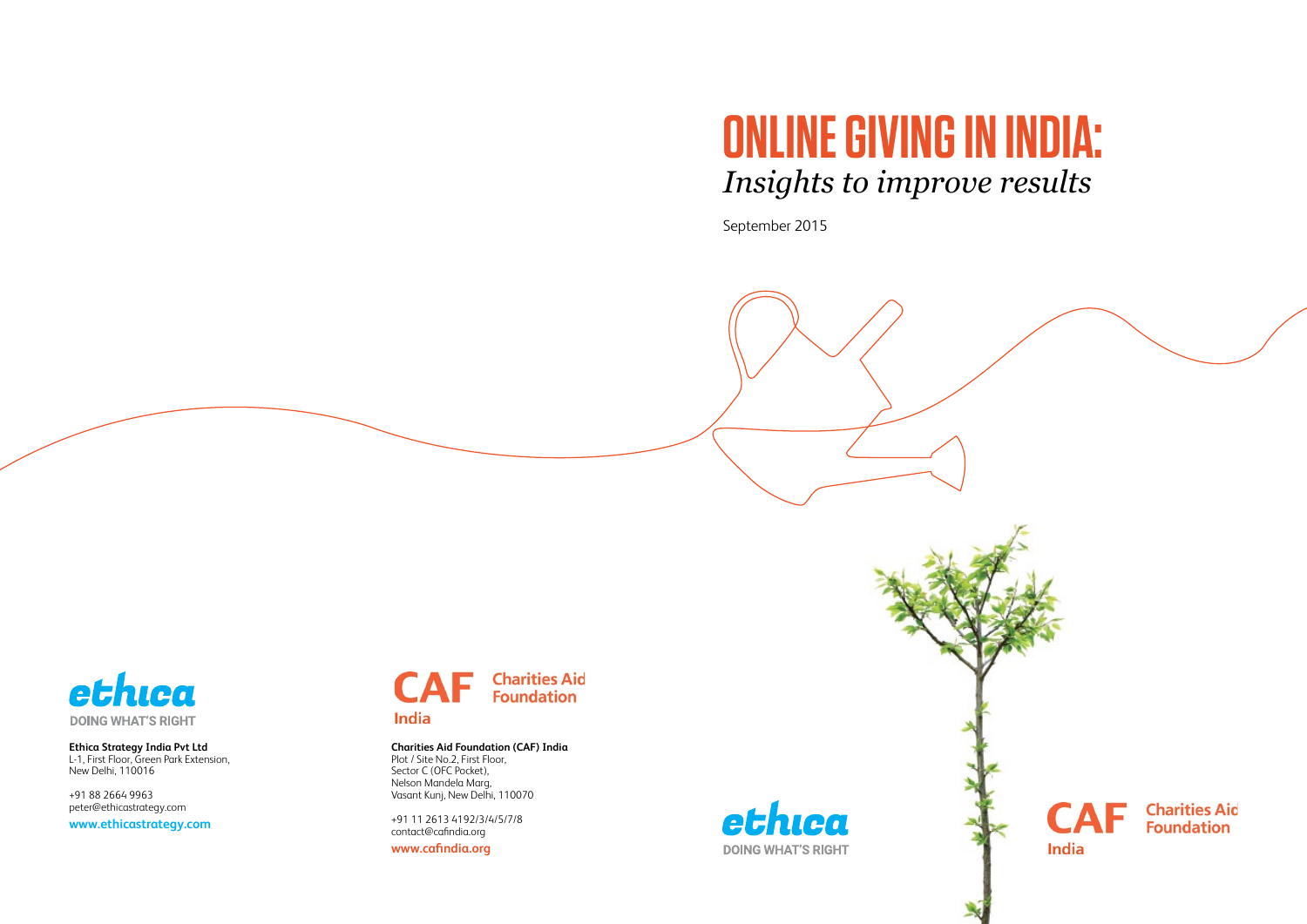## *Charities Aid Foundation India*

Charities Aid Foundation (CAF) India is a member of the CAF Global Alliance, headquartered in the United Kingdom. As a registered charitable trust established in 1998, our mission is to motivate society to give ever more effectively, and transform lives and communities across India. We support businesses to achieve greater social impact and assist NGOs to thrive and be more successful. We deliver strategically designed programmes to meet philanthropic and CSR objectives, NGO selection and validation, grant management, employee payroll giving, and developing and managing campaigns. For more information, please visit **www.cafindia.org**

## *About Charities Aid Foundation*

CAF is a leading international not-for-profit organisation, originating in the UK, that works to make giving more effective and charities more successful. Spanning six continents, the CAF Alliance manages over US\$4 billion in charitable funds. Through services provided by local experts in nine countries, we help donors — including individuals, major donors and companies — to create the greatest impact with their giving. We do this by working globally to increase the flow of funds to the charity and non-profit sectors through the provision of philanthropy products and services, whilst providing fundraising solutions and support for charities internationally.

## *Online Giving in India: Insights to improve results*

This report is envisaged as a pilot study on the online giving landscape in India and represents a critical first step towards collecting information on digital trends and practices in the giving sector. The study was conducted with the aim of filling key knowledge gaps in the sector and to identify key fundraising trends, effective practices to enhance online donations, willingness to adopt these practises and audience attitudes. This research was carried out in conjunction with Ethica Strategy. To know more about Ethica, please visit **www.ethicastrategy.com**

© Charities Aid Foundation India, 2015

Copyright notice. All rights reserved. No part of this publication may be reproduced, stored in a retrieval system or transmitted, in any form or by any means, including electronic, mechanical, photocopying, recording or otherwise, without the prior written permission of Charities Aid Foundation India, the copyright owner.

**CO N TENTS**

Introduction Executive summary The research The Indian giving landscape What the respondents told us Going online: Getting it right Acknowledgements



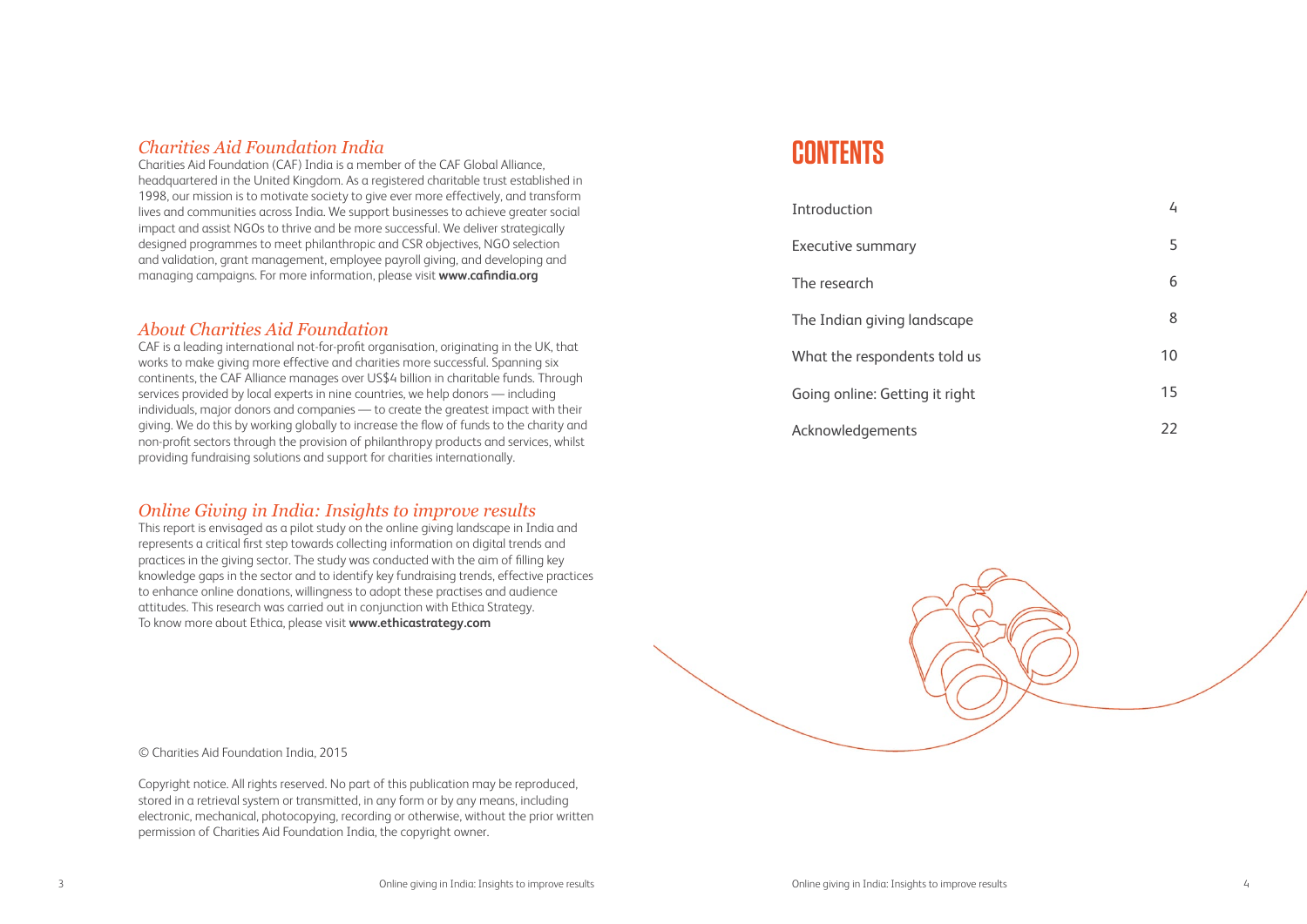## **EXECUTIVE SUMMARY**

Over the recent decades, the giving landscape has undergone great change. Online donations have gradually paved their way into the giving scenario and have become an intrinsic part of the life-changing work done by NGOs. The digital sphere now offers an additional platform to the NGO sector for not only increasing engagement with potential donors but also securing funds strategically. This report, envisaged as a pilot study, focusing on the online giving landscape in India, represents a critical first step to collecting information on digital trends/practices in the sector.

As an organisation, CAF India is committed to nurturing the culture of giving and to meet this goal we have devised innovative strategies to enable people to support the causes of their choice. While supporting and advising companies on strategic CSR investments for the last two decades, we have successfully kept our online audiences engaged through new and effective communication approaches.

This study was conducted with the aim to fill out key knowledge gaps in the sector. It has succeeded in:

• Consolidating the learning from various Indian experts, NGOs and fundraising

- partners
- Undertaking pan-Indian donor research to understand donor motivations and digital behavior, to facilitate effective targetting of donors
- Reviewing international and Indian best practices and lessons learnt to guide effective communication and fundraising efforts

On 6 October 2014, Indians spent  $\bar{x}$ 1,200 crore in a single day – 600 crore each on e-commerce sites, Snapdeal and Flipkart.<sup>1</sup> Clearly, people in India are increasingly becoming comfortable with spending money online and their experiences in this regard are shaping their attitudes to all the online transactions they make.

> Our respondents predict that 20% of all giving in India will occur online within two years and 50% within 10 years. The consolidated insights from the research address the motives, challenges and successes of online fundraising, making way for the NGO sector to thrive in the digital age. The primary finding of this new report and data collected from various NGOs suggests that the sector is inclined to embracing new media to enhance online fundraising, but in a very conservative manner.

> For this study we have partnered with Ethica, an international consultancy that works to help advance social and environmental sustainability. We would like to thank the team of efficient consultants for their collaboration in conducting the research and producing this pioneering paper.

We would also like to thank colleagues at Charities Aid Foundation UK for their help in completing this report.

### **Meenakshi Batra Chief Executive, Charities Aid Foundation (CAF) India**

## **INTRODUCTION**

However, from our conversations with dozens of Non-Government Organisation (NGO) leaders, we learnt that several charitable organisations in the country are continuing to struggle with building the capacity and expertise required to succeed at their equivalent of e-commerce – online fundraising. They lack knowledge of the digital behavior of donors and experience with the medium and are too bound by insufficient budgets to experiment and learn.

That is why CAF India is working to make 'giving' more effective and NGOs more successful. Ethica Strategy is a boutique consultancy that works across Asia with clients in the corporate and NGO sector to help advance social and environmental sustainability. Together, we have consolidated these insights in an attempt to help the non-profit sector thrive and prosper in the digital age.

While preparing this report, we talked to diverse Indian NGOs to enhance our understanding of practices, experiences and perspectives about online fundraising in India. This report consolidates our findings and based on them, presents a series of recommendations. That said, the topic of online fundraising is vast so we have focused on the most crucial and relevant aspects and hope to offer the highest opportunities to drive results and impact.

### *You should care about online fundraising because:*

E-commerce is fundamentally changing consumer/ donor journeys and decision-making behaviour

Our respondents predict that 20% of all giving in India will occur online within two years and 50% within 10 years

Online fundraising offers great opportunities to reach large numbers of people, reduce fundraising costs, scale up campaigns, engage donors (particularly via social media) and measure effectiveness of donor acquisition and retention activities

<sup>1</sup> http://articles.economictimes.indiatimes.com/2014-10-06/news/54691486\_1\_binny-bansalflipkart-filpkart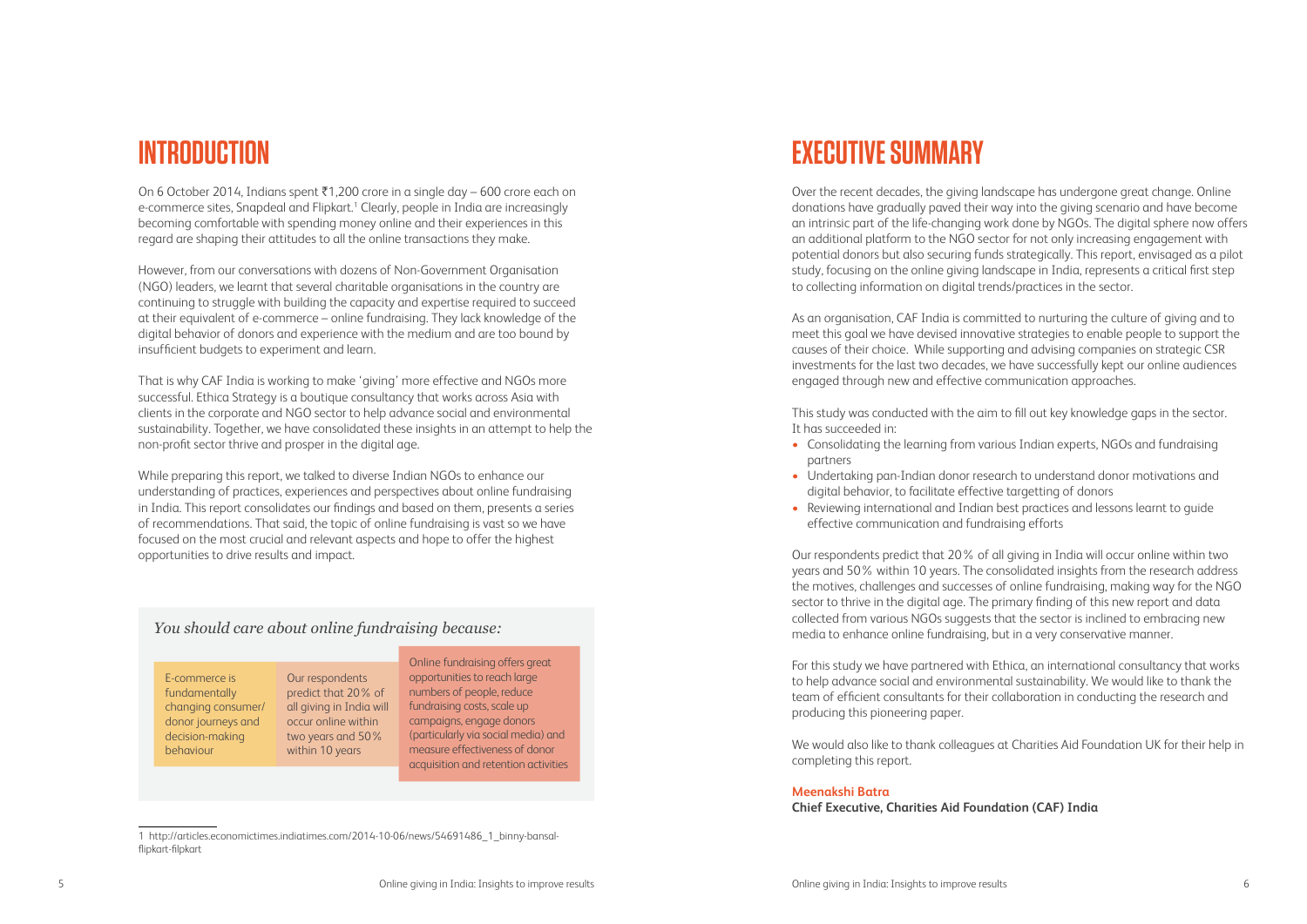# **TH E R E SEARCH**

### *Research question*

Given India's unique donor and digital environment, what are the motivations, challenges and successes of online fundraising in India today?

### *Who we spoke to*

We interviewed leaders from 30 secular NGOs in India. The sample selection followed the following parameters:

- Small, medium, large NGOs (with incomes ranging from ₹1.5 crore per year to `350+ crore per year)
- Varied causes children, women's empowerment, livelihood development, elderly care, animal welfare, health and so on)
- International and national NGOs with pan-Indian and regional presence
- Both operational and advocacy NGOs
- A combination of early online fundraising adopters, late adopters and laggards

Half of our respondents were fairly experienced and confident about their digital readiness and strategies, having successfully conducted online fundraising campaigns in the past. The other half were found to be in the process of adding capacity, having initiated online activities and campaigns, but expressed a need to do more.

### *Methodology*

We conducted personal interviews over the phone and via a web-based survey with NGO representatives between March and May 2015.

The areas we explored were:

- 1. Key trends in online giving in India
- 2. Key trends in donor behaviour
- 3. Organisational digital readiness
- 4. Perspective on digital media
- 5. Online fundraising performance of the organisation
- 6. Content strategies and best practices
- 7. Campaign specific information

### *A word about the research*

It is important to recognise that the purpose of qualitative research of this nature is to explore the range of opinions held by members of a population of interest. Because the participants were not chosen completely at random and the number of participants is relatively small, the results of the research cannot be projected to the larger NGO community with any degree of statistical reliability. That is, the results cannot provide any 'hard numbers' on which to base important conclusions. They should be taken as directional rather than definitive.

### *NGOs we interviewed*

- 
- 
- 4. Bhumi
- 
- 
- 
- 
- 
- 
- 11. Goonj
- 
- 
- 15. Maher
- 16. Mahita
- 
- 
- 
- 
- 
- 
- 22. Saikripa
- 
- 
- 
- 26. Therule.org
- 27. UNICEF India
- 
- 

1. Action for Autism 2. Agewell Foundation 3. The Akshaya Patra Foundation 5. Breakthrough 6. Calcutta Social Project 7. CRY (Child Rights and You) 8. Compassion Unlimited Plus Action (CUPA) 9. Enable India 10. Family of Disabled 12. Hope Foundation 13. Jamghat 14. Magic Bus India Foundation 17. Make-A-Wish Foundation 18. Médecins Sans Frontières (MSF) 19. The MNB Industrial Home for the Blind 20. PETA India 21. Sahyog Care for You 23. Save The Children India 24. Sightsavers India 25. Tara Homes for Children 28. VAANI, Deaf Children's Foundation 29. Vidyanikethan 30. World Vision India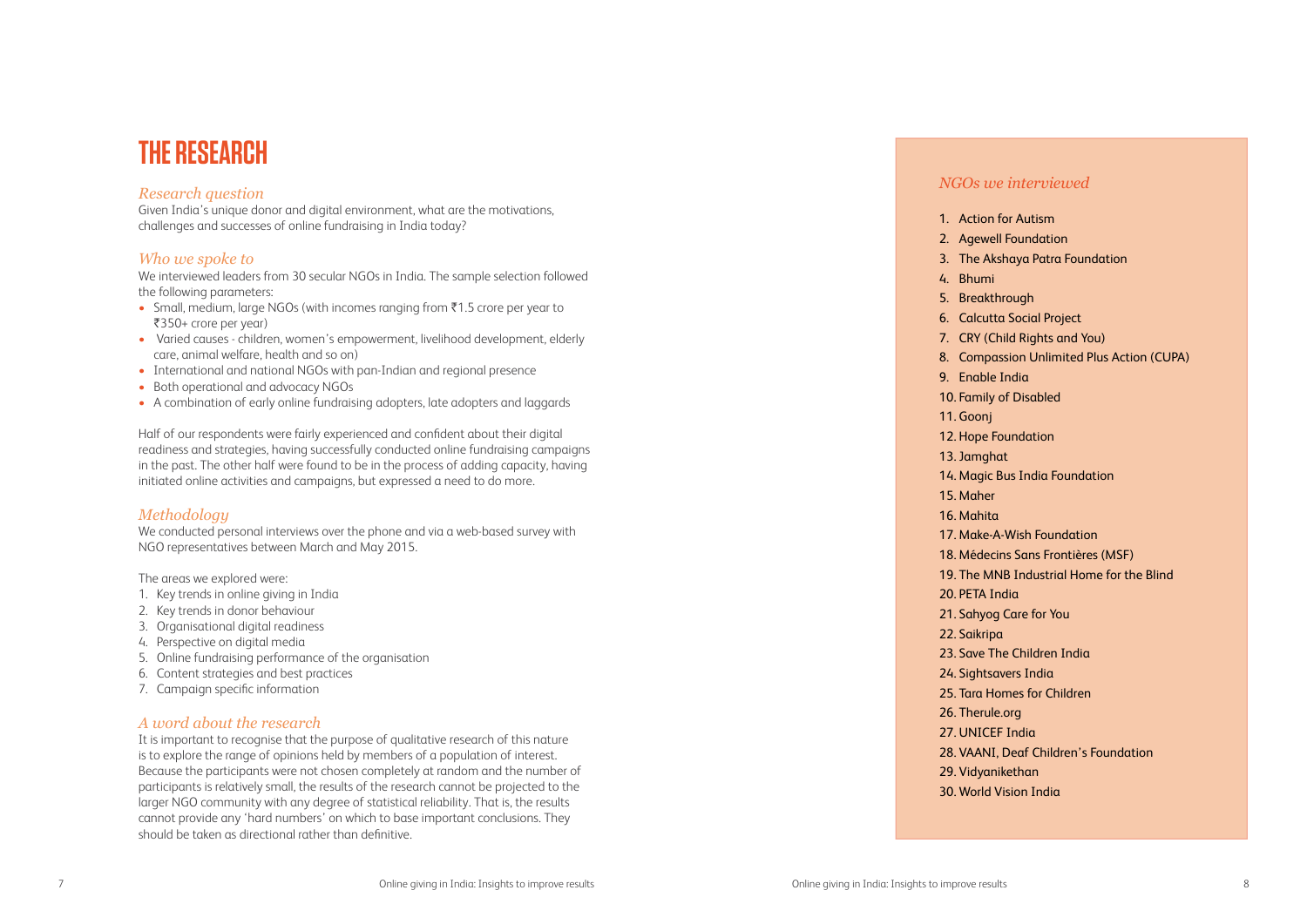# **THEINDIAN GIVING LANDSCAPE**

CAF India and its sister organisations around the world regularly publish information about the state of giving. The *India Giving Report 2012* – the largest survey ever undertaken on giving in a single country – found that more than half a billion Indian people give for religious and charitable reasons each year. The report shows that less than a third of Indians donate to official charitable organisations, even though more than 80% give overall. The survey found<sup>2</sup>:

Before diving into the topic of online fundraising, it is worth observing the philanthropic landscape in India today.

- A total of 84% of people donated money to an individual or an organisation in the past year.
- Out of the 84%, 71% donated solely or partly for religious reasons, while 12% donated for charitable purposes only.
- 27% gave money to a charitable organisation.
- 70% preferred to donate directly to beneficiaries.
- 70% cited personal experience as the number one driver for giving.
- People are also motivated to give because of their upbringing, family values or to mark special occasions.
- The biggest barrier to giving, cited by 32% of people, is not being able to afford to give.
- The top five causes that Indians would like to donate to in the future are religion, disability, homelessness, the elderly and education.
- 52% of donors believe that a 'lack of transparency hinders donations to NGOs.

According to the *Future World Giving Report 2011*, a changed geography of wealth around the world suggests that India will have a projected 11% share of the global GDP adjusted for Purchasing Power Parity (PPP).<sup>1</sup> Given these trends and India's continued economic growth, philanthropy in India is destined to soar over the next decade.

More recently, in late 2014, CAF globally released its annual *World Giving Index*. The aim of the index is to provide insight into the scope and nature of giving around the world. In order to ensure that giving is understood in its various forms, the report looks at three aspects of giving behaviour by asking respondents whether in the last month they have done any of the following:

- Donated money to a charity
- Volunteered time to an organisation
- Helped a stranger or someone they didn't know who needed help

According to the index, India ranks 69 (out of 135) across the three behaviours, tied with Cote d'Ivoire and Gabon. In terms of donating money to charity, India ranks 52. It ranks 60 for volunteering time and 103 for helping a stranger.

<sup>2</sup> India Giving Report 2012

<sup>3</sup> Future World Giving Report 2011, Page 4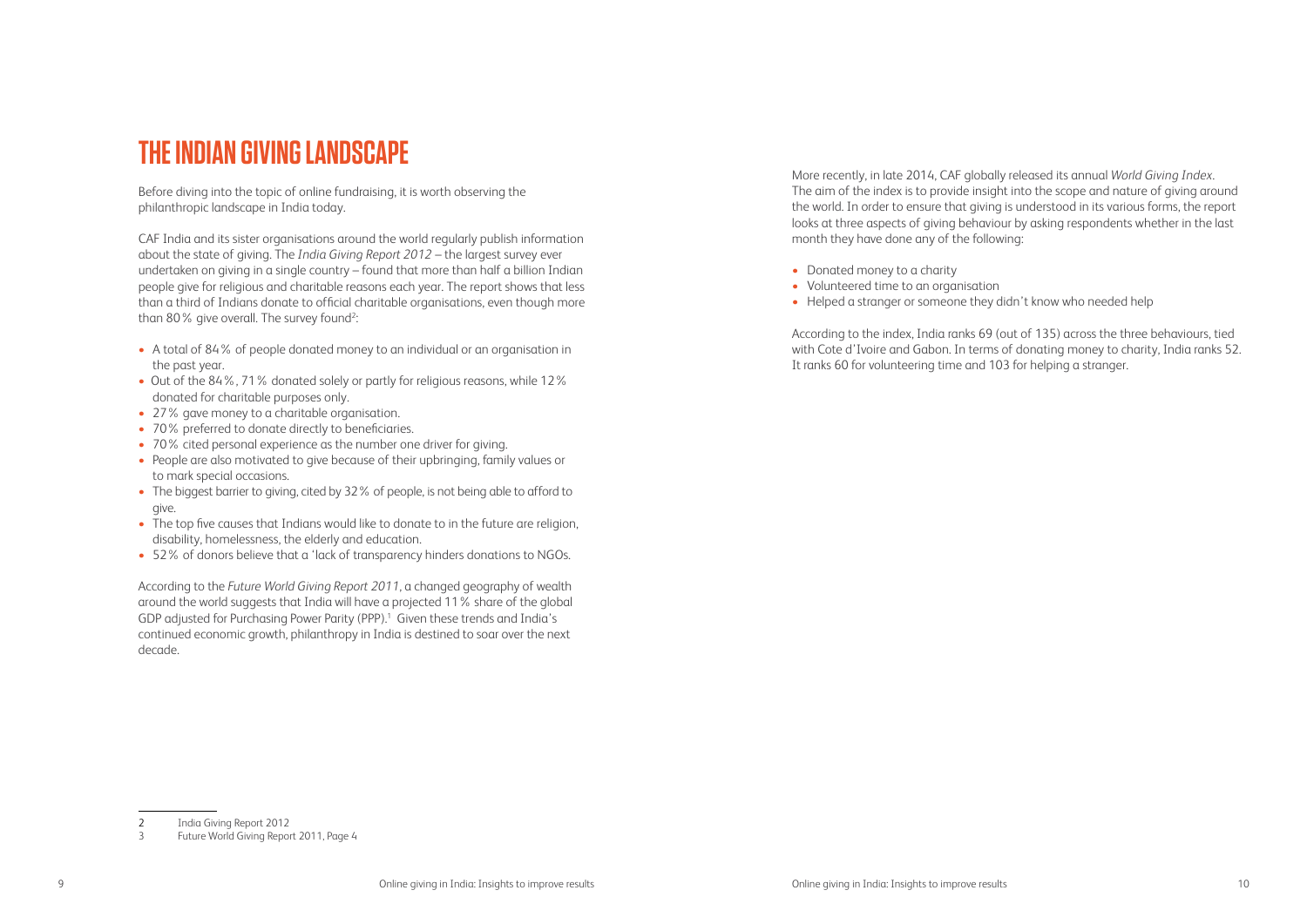# **WH AT TH E R ESPONDENTS TOLD US**

Our interviews with 30 NGOs yielded a number of interesting insights and comments. We have summarised the highlights of them in this section.

## *Key fundraising trends in India today*

When asked about the current trends in India today, respondents indicated that donors are giving more, increasingly moving from one-off to regular monthly giving. Also that new donors, particularly middle class and young people, are emerging as important constituencies.

That said, they remarked that donors today are not particularly 'sticky', which means that in many cases their loyalty is not deep or lasting. Many also noted the implementation of the CSR provisions of the Companies Act, 2013 as an important development for charitable giving in the country. While it is too early to say to what degree the law will benefit the sector, NGOs are hopeful that it represents a gateway to a significant new source of funds.

At the same time, respondents indicated that donors are placing a stronger emphasis on reporting, transparency and engagement. This means that NGOs are expected to increase their efforts to communicate the impact of the activities they undertake with donor funds.

Considering CAF India's success at raising almost two crores online through various campaigns like March2Give, Right2Sanitation and Himayalan Earthquake Appeal, it is evident that the increasing popularity of e-commerce is helping to fuel online giving. Respondents acknowledge how this medium has become increasingly significant not only as a fundraising channel but also for lead generation, communication and engagement. Some key insights they shared about their online fundraising experience includes:

- Corporates and individuals under the age of 40 represent their largest groups of online donors.
- Online donors are easier and less resource intensive to track, thank, keep informed and re-approach for future donations.
- The ability to measure and track a campaign and its results is far more precise for online fundraising activities than for offline.
- Experience of online fundraising campaigns has been less predictable in terms of outcomes, in part due to lack of experience and expertise within the NGOs themselves.
- It is easier to scale up fundraising campaigns online than offline and to adapt them based on what is working and what is not.
- They are actively exploring the use of email fundraising, adwords, Facebook lead generation and crowdfunding.

Larger organisations that raise the majority of their donations from individual donors are understandably focusing their efforts more on ramping up online fundraising by implementing capacity building initiatives, engaging consultants and investing in the required tools. Where they do have the ability to focus on online giving, organisations such as PETA India, Make-a-Wish Foundation India and CUPA are also leveraging donor and volunteer networks to build their capacity.

Smaller organisations often rely on a few people to manage a multiplicity of operations. Efforts to build their long-term digital capabilities are often set aside in favour of more immediate needs. Meanwhile, for organisations largely funded by foundations and grants from bi-lateral and multi-lateral organisations, online fundraising is a low priority.

### *Overall value of online donations*

When asked about the proportion of revenue raised online versus offline, 80% of respondents indicate that they still raise the majority of their funding offline. Online donations generally represent less than 10% of their total revenues. The notable outlier is World Vision India which raises more than 50% of its revenue online. This is due to the organisation's early efforts to explore the potential of the online channel and its perseverance to stay with the practice. To reflect the lower percentage of funds raised online, all but four of the NGOs surveyed allocate more of their budgets to offline fundraising activities than online.

*The increasing popularity of e-commerce is helping to fuel online* 

## *giving. Respondents acknowledge how this medium has become increasingly significant not only as a fundraising channel but also for lead generation, communication and engagement.*



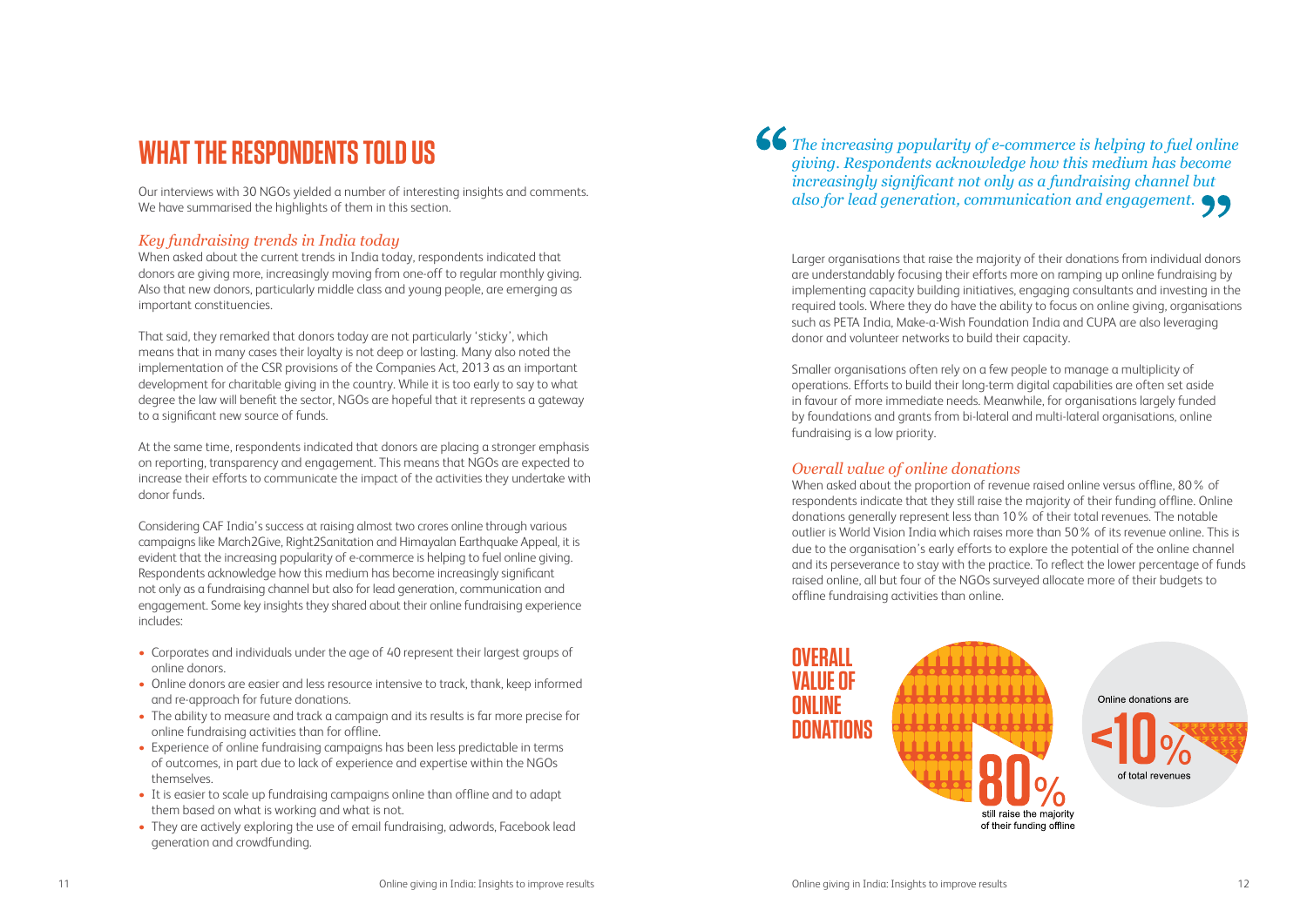### *Challenges faced by NGOs in fully realising the potential of online fundraising:*

- *• Inadequate staff experience, expertise and familiarity with the online environment*
- *• Inadequate funding to invest in online giving tools and promotional activities*
- *• Poor quality of existing donor databases*
- *• Inability to track and analyse donor and online data*
- *• Complexity of implementing payment gateways (cost, data security)*

### *Readiness to take advantage of digital platforms to raise funds*

Two-thirds of our respondents indicated that in their view, Indian NGOs are *"not very well equipped"* to take advantage of the digital platforms to raise funds. Only one said that the sector is *"very well equipped,"* while the remainder rated it as *"fairly well equipped"*.

When asked how well their own organisation is prepared, respondents were a little more sanguine. Here there was a fairly even split between fairly well-equipped and not very well equipped. Only two said they were very well equipped.

That said, most have still taken various measures to enhance their capacity for online fundraising. This includes, in order of popularity, investing in their website, building capacity within their team and procuring the required hardware and software. About one-third is focusing on analysing their databases and about one-quarter has engaged a social media/digital media consultancy.

### *What helps build trust online*

Most respondents shared that many of their donors still hold concerns about the safety and security of donating online, creating a potential barrier to maximising the potential of the medium. When asked what actions can help overcome this, they indicated that building brand recognition, demonstrating transparency, implementing professional practices and building an engaging, up-to-date online presence are critical. Many have also found it valuable to be associated with third-party intermediaries like GiveIndia, GuideStarIndia, United Way and, of course, CAF India.

*It's important to have a credible and engaging website that has case stories and videos showing the work that is done by the organisation, as well as, testimonials from beneficiaries.*  Marissa Dunne of VAANI, Deaf Children's Foundation

### *Effective practices to generate online donations*

We asked respondents to share their experiences and insights regarding various practices that have proven effective to their online fundraising efforts. Following are the highlights in order of popularity:

• Most effective appeals for online campaigns: The overwhelming first choice was an emotional appeal (psychological and social) followed by a logical appeal (evidence-based argument) and then a moral / ethical one (what is right and

• Content that works best for digital campaigns: Images, videos, real life stories, listicles (article presented in the form of a numbered or bullet-pointed list), infographics and memes (images, video, copy and so on copied and spread

- proper).
- rapidly by Internet users, often with slight variations).
- donor insights and contests.
- journey:



### **BUILD AWARENESS**

Search engine optimisation. website. newsletters, online advertising, social media

**CREATE INTEREST** Website, Facebook ads. newsletters. Facebook posts. Twitter posts. campaign blog

• Best promotional tactics: Integrated campaigns consisting of referral emails, building relationships with online influencers, scheduling social posts based on

### • Tools and activities which work best to support online giving along the donor



**BUILD PREFERENCE** Facebook posts. live chat, emails. paid content. YouTube content



### **AID IN DONATING TRANSACTING**

Online phone assistance, emails. donation page. live chat Facebook posts



**POST-DONATION** Emails, online phone assistance. live chat. newsletters. ongoing emails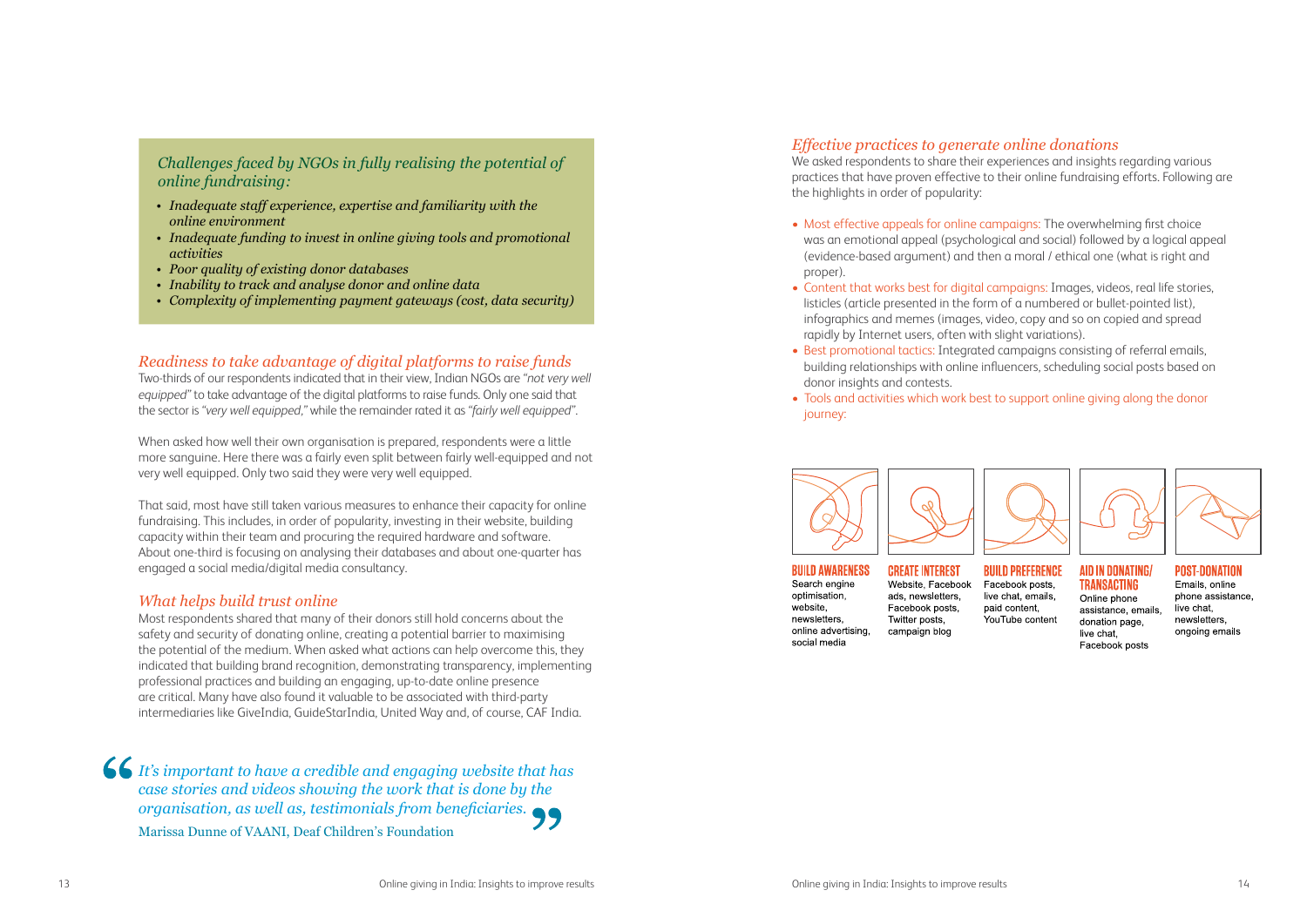

## **ONLINE FUNDRAISING PROMOTIONAL TACTICS USED BY RESPONDENTS**

### **Blog posts**

| Campaign landing pages         |
|--------------------------------|
| Contests                       |
| Crowdsourcing                  |
| Crowdfunding                   |
| Email campaigns                |
| e-newsletters                  |
| Hashtags                       |
| Live chat                      |
| Online advertising/adwords     |
| Online phone assistance        |
| Outreach to online influencers |
| Paid content promotion         |
| Posts in topical forums        |
| Search engine optimisation     |
| <b>SMSs</b>                    |
| Social media posts             |
| Social media advertising       |
| Thank you emailers             |

### *The single key activity that ensures success online*

We asked respondents to identify the one activity that ensures online success. Not surprisingly, no one came up with a common answer. As one respondent said, *"It's a cocktail of many activities"* which includes constant engagement with donors, producing interesting and compelling content, making a strong and relevant fundraising ask, and keeping donors up-to-date on activities and impact.

As revealed by our study, the advantages of online fundraising are clear: respondents consider it easier to quickly plan and implement online campaigns, receive immediate feedback, accurately measure results and align with other online fundraising platforms such as bitgiving.com, letzchange.org and ketto.org. What is more, research from the U.S. suggests that acquiring donors online can generate higher initial donations and, if the relationship is managed well, generate higher cumulative lifetime value than traditional mail-acquired donors.<sup>4</sup>

# **GOING ONLINE: GETTING IT RIGHT**

Given that many are still not as well equipped as they would like to be in order to pursue successful online fundraising, we have prepared 10 broad principles for NGOs to raise their online fundraising game.

### *1. It is time to take the leap into online fundraising*

Organisations such as World Vision India, Save the Children India and The Akshaya Patra Foundation started early with their digital efforts and have become successful fundraisers. Over time, their experience and maturing infrastructure have enabled them to be more focused and strategic with their digital efforts. As a result, they have had an opportunity to learn what works and what doesn't and are now consistently receiving good performance from their online fundraising.

# *Set goals and define success fundraising to achieve and connect them to your other*

*Set short-term and long-term goals of what you want online organisational and marketing objectives. Then measure what you set out to achieve. If your objective is fundraising, measure activities and conversations that are leading to successful conversions. If your objective is advocacy, measure reach and call to action conversion.* 

*Test your impact in real time Digital tools allow you to act quickly and economically. They also allow for A/B testing (comparing two versions of a web page to see which one performs better) as well as precise measurement. Use these strengths to discontinue non-performing activities and strengthen those that perform well.* 

<sup>4</sup> https://www.blackbaud.com/2011MultichannelGivingReport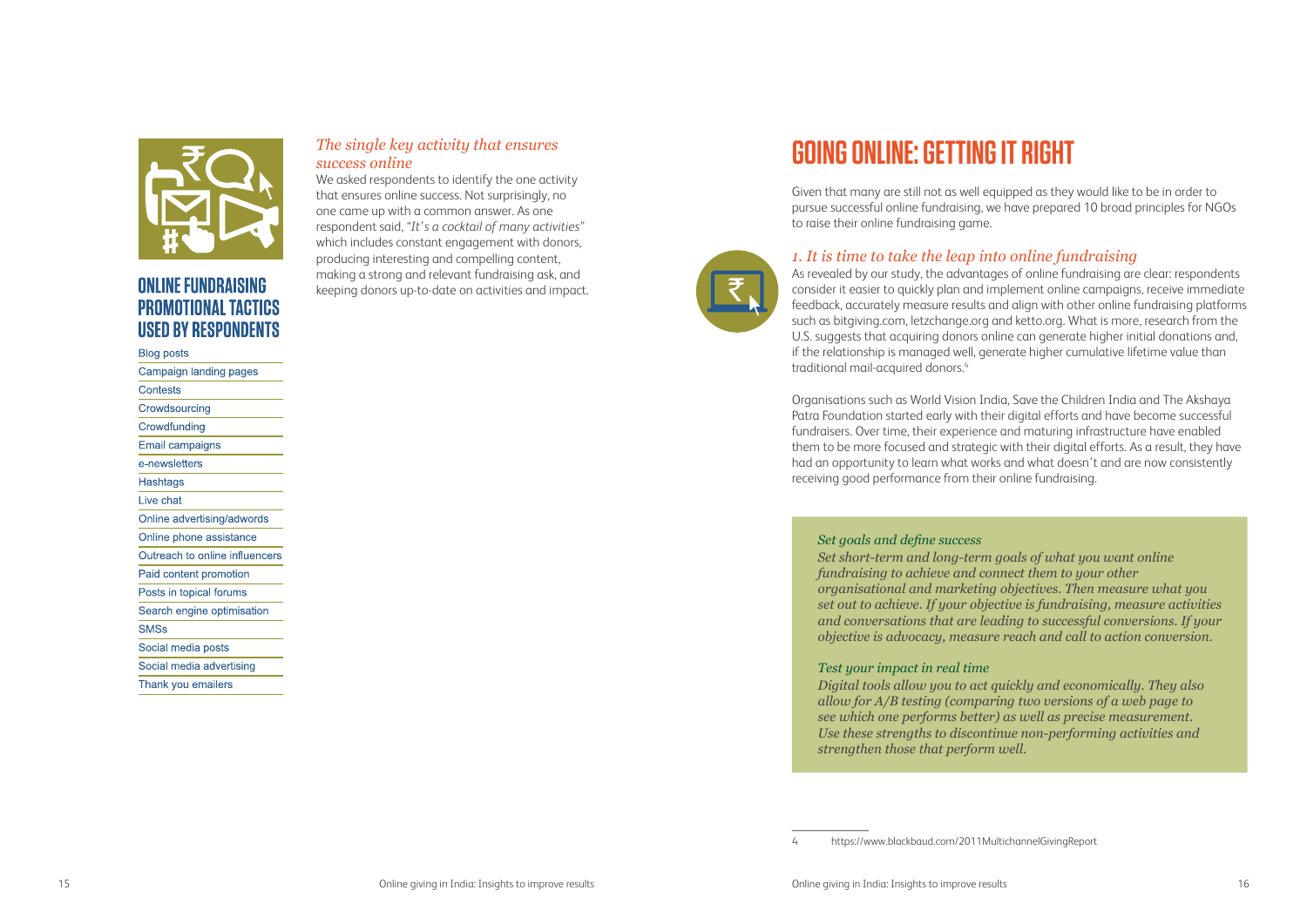

### *2. Know your donors*

Different people have different digital media consumption behaviours. Accordingly, NGOs should tailor their strategies for different target audiences. A target audience defined merely by demographic data will only help draw a broad view of the prospective donor base. Defining his/her interests and concerns, stage in life (relates to your activities), or relationship to the cause are more useful in informing online fundraising and donor retention strategies. For example, 'young single urban female millennials in Tier 1 cities earning five lakhs INR or more per year, with strong social values' gives a better picture of our target than 'women 20-35 years old'.

One of our respondents indicated that emotional appeals work better for their married male donors while they found that a logical fact-based appeal works better for their single male donors. This kind of insight might not be true for your target audience. However, the point is to be aware of these nuances.

Early adopter organisations have seen good results because they dedicate staff resources to analyse donor behaviour. They use this information to understand the donors' motivations and networks, and strategically target communication to them. For example, during emergencies, Goonj uses its Facebook page and website to mobilise support from its network.

### *3. Plan strategically*

Resource constraints and managerial indecision often result in hastily created fundraising campaigns or ad-hoc communications. This situation is exacerbated with online activities because the required lead times are often shorter than for offline campaigns.

Regardless of the medium used, successful campaigns have a longer runway and should align with an annual plan borne out of clearly set objectives and measurable goals. These plans allow for better preparation, create a culture of consistent, quality work and help to systematically analyse efforts and results over a period of time. It is a must to have editorial calendars, content schedules and attachments sorted neatly and in detail much in advance of the publishing deadline. That said, given the dynamic nature of online communication, it is also important to allow for spontaneous activities and conversations. Having a plan doesn't mean that you shouldn't respond to relevant events and actions.



### *Listen well and respond authentically*

*Invest in social listening, using tools like Radian 6, Google news, blog search or Twitter to identify important networks and people who can influence and amplify your online fundraising efforts. Responding authentically and proactively lends credibility and amplifies reach.* 



The success of a strategic plan depends on its execution. Hence it is crucial that those who are going to execute it are aware of the context in which the plan was made – the problem the communication solves or the opportunity it addresses. This helps in making the activities more cohesive and builds 'buy in' among team members. It requires clear lines of communication between the brand / communications and fundraising teams who need to work together since they are addressing the same donors at different points in time.

### *4. Get clear on your competitive space*

World Vision India shared a very refreshing perspective regarding its online fundraising efforts. They noted that the e-commerce industry is fundamentally changing expectations towards digital journeys among prospective donors and that NGOs must be prepared to face this reality. Thus, World Vision India sees Flipkart.com, Amazon.in and other such e-commerce players as competition and other NGOs as partners in their mission.

Strategically, this is a very different perspective on fundraising. Essentially, this mindset suggests that NGOs shouldn't try to compete merely for a share of a donor's charitable donations. Instead they should be fighting for a share of a donor's overall wallet and mindshare. This calls NGOs to strategically look at factors such as donor convenience, donor service, product reliability, communications and product design.

Mr Ajay Kavishkar from The Akshaya Patra Foundation concurs that a result-oriented approach entails the setting of a clear and measurable goal, transparent governance, accountability and timely communication. This discipline enables a more efficient management of campaigns.



### *5. Build a purpose-led online brand*

A majority of respondents felt that an NGO's biggest asset is the work that it does. Its activities and communication highlighting impact become the twin pillars upon which to build a reputation. Respondents from early adopter organisations give high importance to consistency of communication. By being transparent and enthusiastically sharing their activities, they can reduce the risk of donor scepticism and contain reputational threats.

It all comes down to building a brand that serves a positive purpose, not one that paints a gloomy picture. Remember that both employees and donors need to be educated about the services you deliver, and donors need to feel like they are a part of the solution. For example, CUPA has a strong volunteer base that identifies with the organisation's philosophy, is driven by the cause and feels a sense of belonging. Online community-building activities amplify this engagement and help coordinate efforts.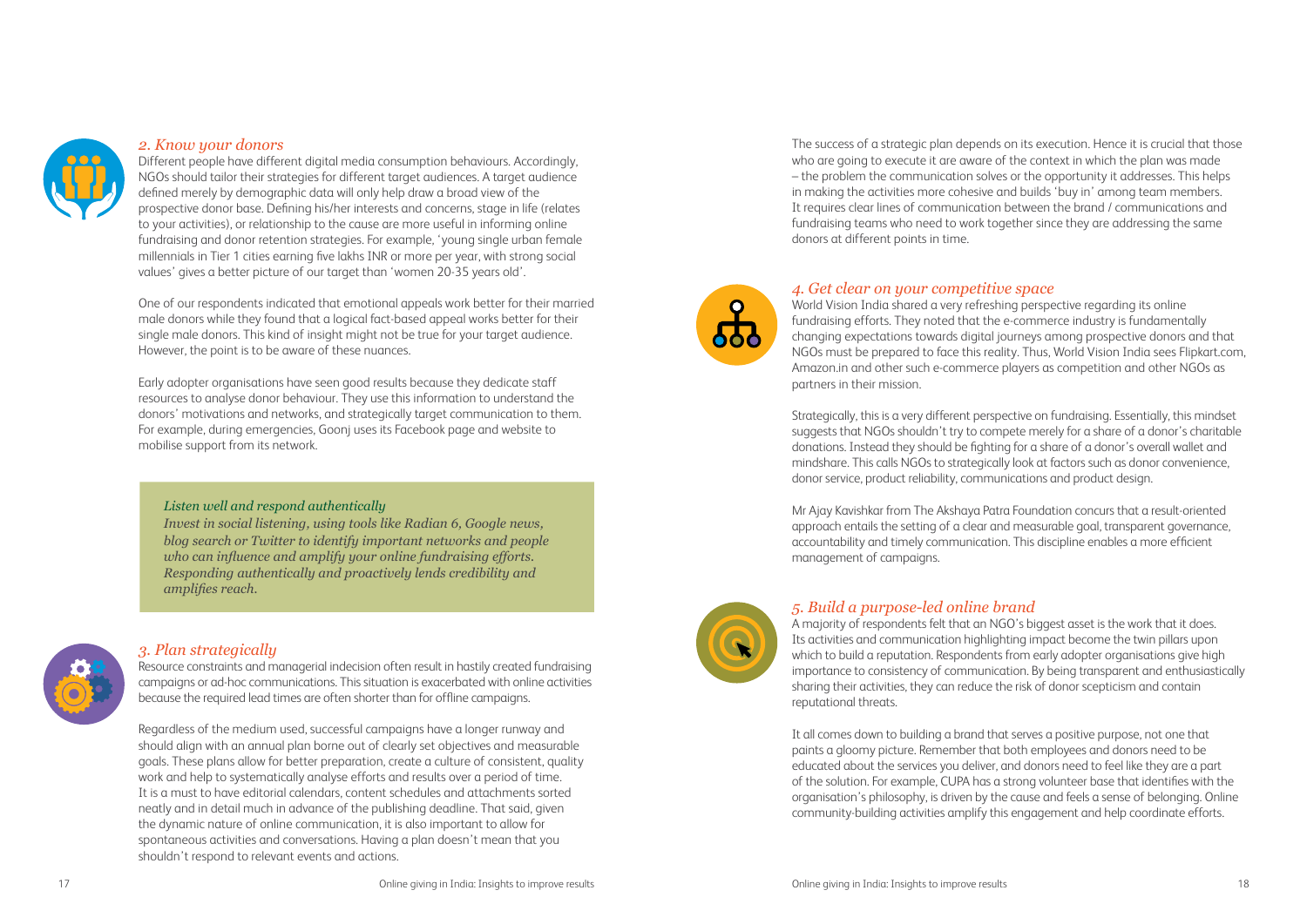### *Document authentic experiences*

*This will not only aid in building trust for your brand, but also raise awareness for your cause and generate excitement among prospects. During the floods in Uttarakhand (2013), Hope Foundation had a representative at ground zero, sharing images of their efforts and volunteers' experiences with the their online community, generating a stronger connection to the issue and, as a result, increasing donations.*

### *Lessen your burden with user generated content*

*User generated content is one of the biggest opportunities of going digital. Use this tactic to build donor engagement, solicit suggestions and invite stories of inspiration from your supporters.*



### *6. Touch the heart of your donors*

People respond to emotional content, especially online. However the reception of such content depends on the values and interests of the audience, and the context in which the content is consumed. Hence, donor-facing communication needs to be articulated from their perspectives and interests.



CUPA highlighted one such successful Facebook post about a rescued dog which when examined by CUPA vets was found to be a hermaphrodite, or in other words, having both male and female reproductive organs. This was an abandoned pug who had faced severe injuries to his head and body before being picked up by CUPA. The post talked about his story and unusual medical condition which was very well received in both, animal rescue and Lesbian, Gay, Bisexual and Transgender (LGBT) forums. The pug made a full recovery from his injuries and found a perfect home with an LGBT couple in the city.

That said, communication need not be gloomy or emotionally manipulative. Uplifting, happy content builds an optimistic energy and generally works better at engaging audiences than depressing content. Hence you should emphasise the solution and not the problem.

In addition, use powerful imagery to increase the impact of the story. Build a bank of arresting images and videos to support the stories of impact case studies. Finally, don't forget to provide a clear call to action. Just stating the facts, sharing news or telling a compelling, heart-wrenching story is not enough if it doesn't tell the audiences what you would like them to do.

*Use free/ inexpensive tools to support your online fundraising efforts Save time and cost and overcome resource challenges with social media dashboard and management tools like Hootsuite or Buffer. Similarly, Canva is handy for making digital content more visual and appealing, while Slideshare and Storify are useful to build opinion leadership.*



### *7. Communicate impact regularly and transparently*

Our survey respondents agree that donors are more inclined to donate to NGOs that have a proven track record of positive impact. Communication is important to ensure that they know the specific impact their contribution is making. Sayanti Bit from CRY suggested that integrated communication efforts should *"close the loop … communications should trigger sensitivity about the cause and showcase how a donor's money will get utilised."*

In fact, according to Bain & Company's India Philanthropy Report 2013, *"Only 38% of donors receive at least a quarterly communication from the NGOs they fund, while more than 60% do not receive regular communication. And of those NGOs that communicate, the majority does not convey any information about the impact of their efforts. All told, fewer than two in 10 donors are periodically updated on the impact of their donations. It should be no surprise, then, that there is a dilemma on how to discuss impact."*

The report presents the benefits of overcoming this communications gap as *"more than 25% of donors will give more if impact communication improves."* Of course, communicating with donors via the web, whether through email, social media or the website is an important and cost-effective way to overcome this gap and redirect them to more opportunities to give online or offline.

Donors must feel that the organisation they are supporting is active and continuously doing good work. To achieve this, NGOs must have a strong infrastructure that can measure, document (write stories, take pictures, capture video footage) and relay this information in an easy and accessible manner. The communication must be specific, related to donor concerns and transparently articulate successes and failures.

### *8. Become more effective with your spend*

Among our respondents, the majority spent little on digital fundraising or campaigning as compared to offline activities. This is as much a function of the low cost of media relations as it is about lack of capacity or resources for online activities. However, one of the biggest spending respondents in our survey shared the importance of being able to quickly take decisions depending on the real-time performance of campaigns.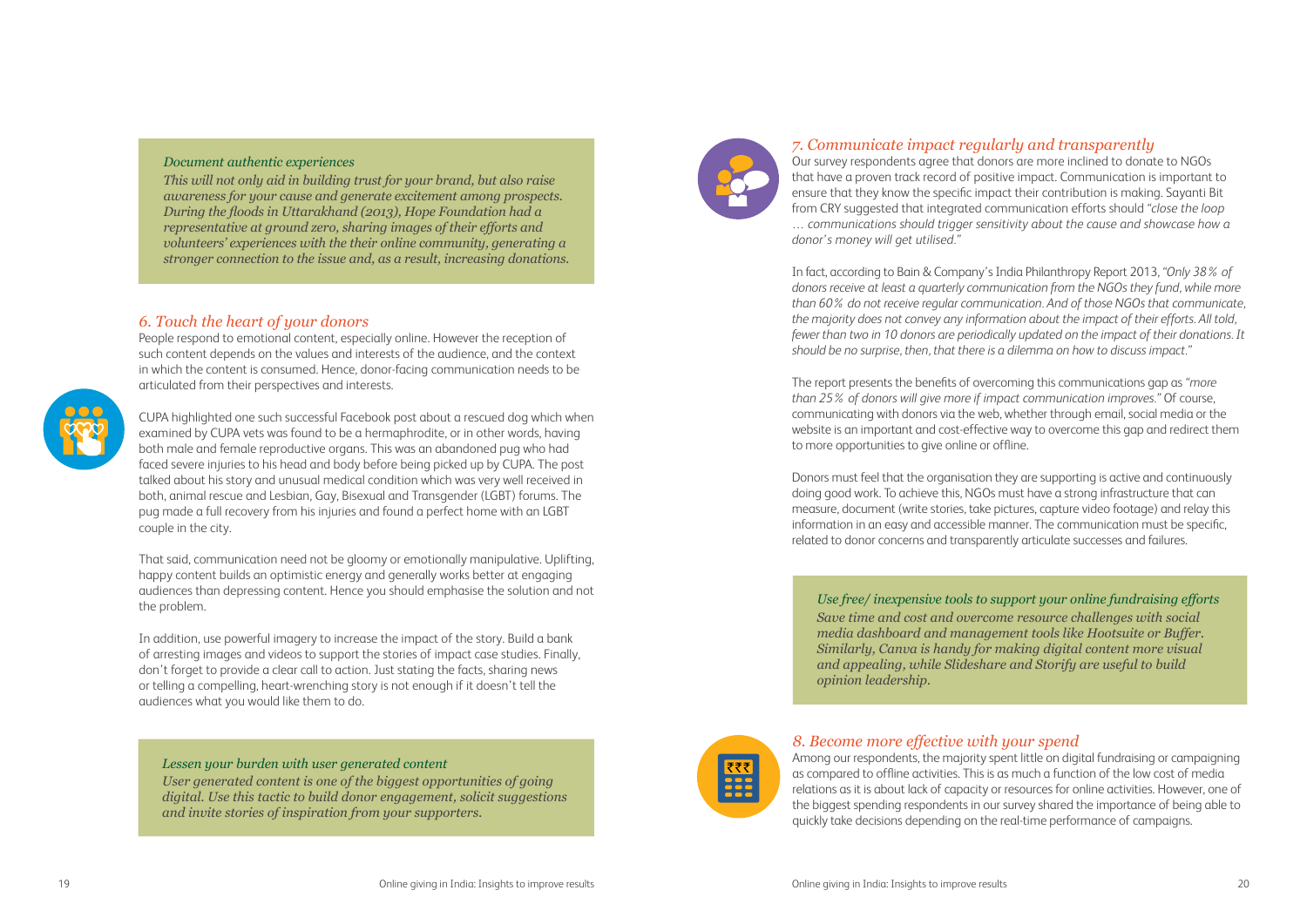### *Online resources for reference*

Essential information on fundraising – online and offline

well as from mistakes of the terrible ones.

optimisation

- Association for Fundraising Professionals Online Knowledge Centre:
- Blackbaud's Online Resources: Ideas, best practices and advice from a leading provider of technology solutions and expertise to NGOs
- Golden Radiator awards: Learn from inspiring fundraising campaigns as
- Hubspot: Comprehensive manuals on how to use online channels
- Google's Guide to SEO: A guide to get started on search engine
- Nonprofit Technology Network Knowledge Centre: Research, articles, surveys and other original documents on important issues in non-profit
- The Resource Alliance Online Fundraising Knowledge Hub: Great resources from the international network that enables non-profits around the world
- Showcase of Fundraising Innovation and Inspiration: An easily accessible, free archive of the best fundraising creativity and innovation from around
- Think with Google: Comprehensive and latest resource for digital marketers

technology

to be stronger and more effective

the world

– apps, YouTube, search, online advertisements and more

Organisations have found their voice in different channels – there is no sure-fire formula. Some use Facebook, while others employ e-mailers and blogs successfully. Fortunately, online fundraising allows for tailored communication as per the needs, concerns and interests of different prospective donors. So don't be afraid to experiment, explore and embrace opportunities to improve your understanding of effectively allocating funds to online fundraising. After all, monitoring tools and analytics for campaign related measurements allow you to efficiently course-correct and avoid wastage.

Finally, don't forget that effective and efficient communication take place when there is clarity about the target audience (see our point #2 on knowing your donors).

### *Get the most out of your online spend*

*Monitor online ad campaigns regularly to pause or delete keywords that are not performing and add new high yielding ones. Subscribe to Google grants to access free search engine ads worth up to \$10,000 a month.*



### *9. Secure your online presence*

Ensure that your online properties meet best practices regarding secure passwords, backups of important data, software security upgrades and so on. It is also important to stay abreast of broader online security issues and successful strategies to mitigate them.

Beyond these issues, it is equally critical to ensure the sustainability of your digital presence by ensuring the buy-in and support of all the key people in the organisation. They should all understand the online strategies and be invested in building and protecting the organisation's online presence.



### *10. Stay abreast of emerging best practices*

The online environment is a dynamic one. From the rise of the smart phone and applications to new social media platforms to the constantly evolving world of SEO, standing still means falling behind.

Our respondents predict that 20% of all giving in India will occur online within two years and 50% within 10 years. Whether that proves accurate or not, one thing is clear: it is critical for the future survival of all NGOs to build and cultivate online fundraising expertise – not tomorrow or next week, but today.

Fortunately, you are not alone. From research papers and websites to social media groups and communities of practices, there are myriad resources to help you get on your way and course-correct as you go. We wish you well on the journey!